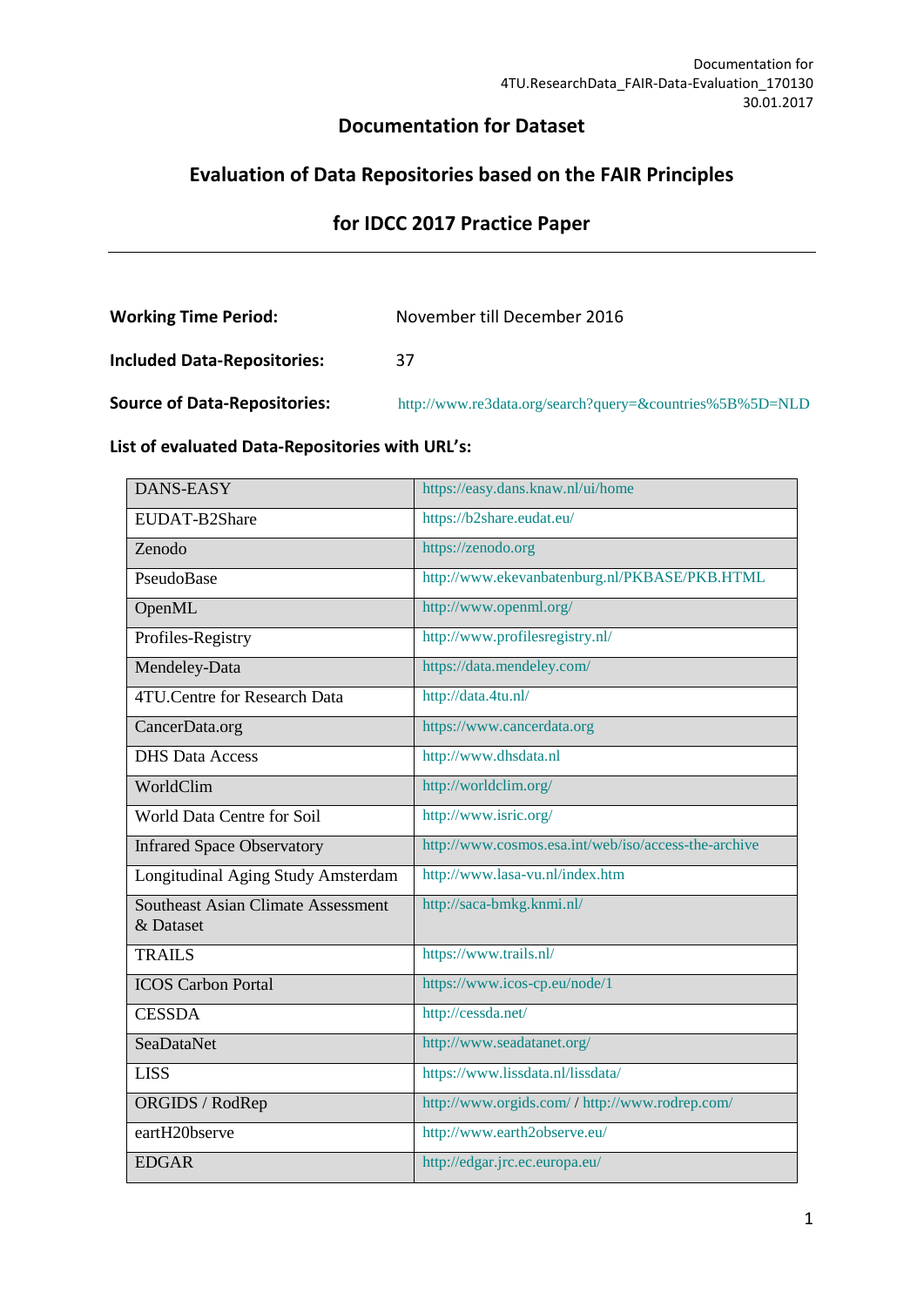Documentation for 4TU.ResearchData\_FAIR-Data-Evaluation\_170130 30.01.2017

| <b>KNMI</b>                     | https://data.knmi.nl/datasets                         |
|---------------------------------|-------------------------------------------------------|
| <b>STITCH</b>                   | http://stitch.embl.de/                                |
| ECA&D                           | http://www.ecad.eu/                                   |
| Europeana                       | http://www.europeana.eu/portal/en                     |
| MycoBank                        | http://www.mycobank.org/                              |
| AlgaeBase                       | http://www.algaebase.org/                             |
| <b>Amsterdam Cohort Studies</b> | https://www.amsterdamcohortstudies.org/acsc/index.asp |
| <b>ICTWSS</b>                   | http://uva-aias.net/en/ictwss                         |
| <b>Share ERIC</b>               | http://www.share-project.org/                         |
| LOVD <sub>3</sub>               | http://databases.lovd.nl/whole_genome/genes           |
| <b>CARIBIC</b>                  | http://www.caribic-atmospheric.com/                   |
| <b>EIDA</b>                     | http://www.orfeus-eu.org/data/eida/                   |
| Sound and Vision                | http://www.beeldengeluid.nl/en                        |
| Figshare                        | https://figshare.com/                                 |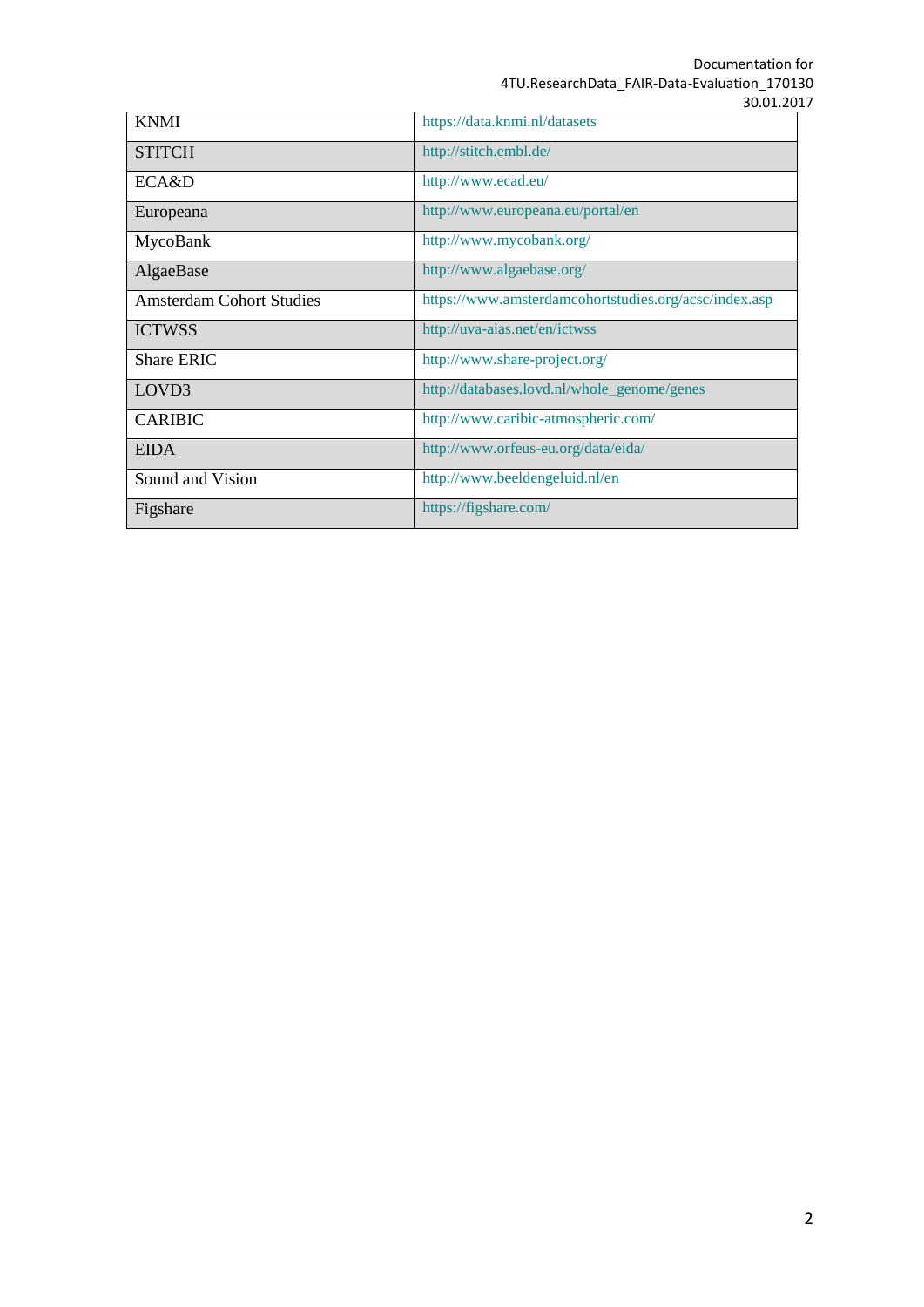## **Traffic-Light Rating System:**

| complies completely    |
|------------------------|
| just about / maybe not |
| fails to comply        |
| unclear                |

External view on information provided on the web-interface, help pages, data-record with metadata and about pages of the particular data-repository are source of the practice-based evaluation. The yellow coding implies that some information are provided, but it is too vague to code it red or green. In contrast the blue coding means that the evaluator could not find enough information to determine a precise colour.

Regarding I2 "(meta)data use vocabularies that follow FAIR principles" and R3 "(meta)data are associated with their provenance", flaws in the FAIR principles were recognized and in this case all repositories were scored with the red code for these two attributes. Looking at A4 "metadata are accessible, even when the data are no longer available" and R4 "(meta)data meet domain-relevant community standards" the evaluators applied the blue scoring because they felt not in the position to determine this.

#### **Table of Content for the Excel Spreadsheets:**

| Sheet 1: | Introduction                                   |
|----------|------------------------------------------------|
| Sheet 2: | General Overview, colour coded                 |
| Sheet 3: | General Overview, Frequencies and Proportions  |
| Sheet 4: | <b>General Overview, Charts</b>                |
| Sheet 5: | <b>DSA Holder Overview</b>                     |
| Sheet 6: | F-A-I-R Facets Frequencies and Proportions     |
| Sheet 7: | <b>F-A-I-R Charts</b>                          |
| Sheet 8: | Category Overview, colour coded                |
| Sheet 9: | Category Overview, Frequencies and Proportions |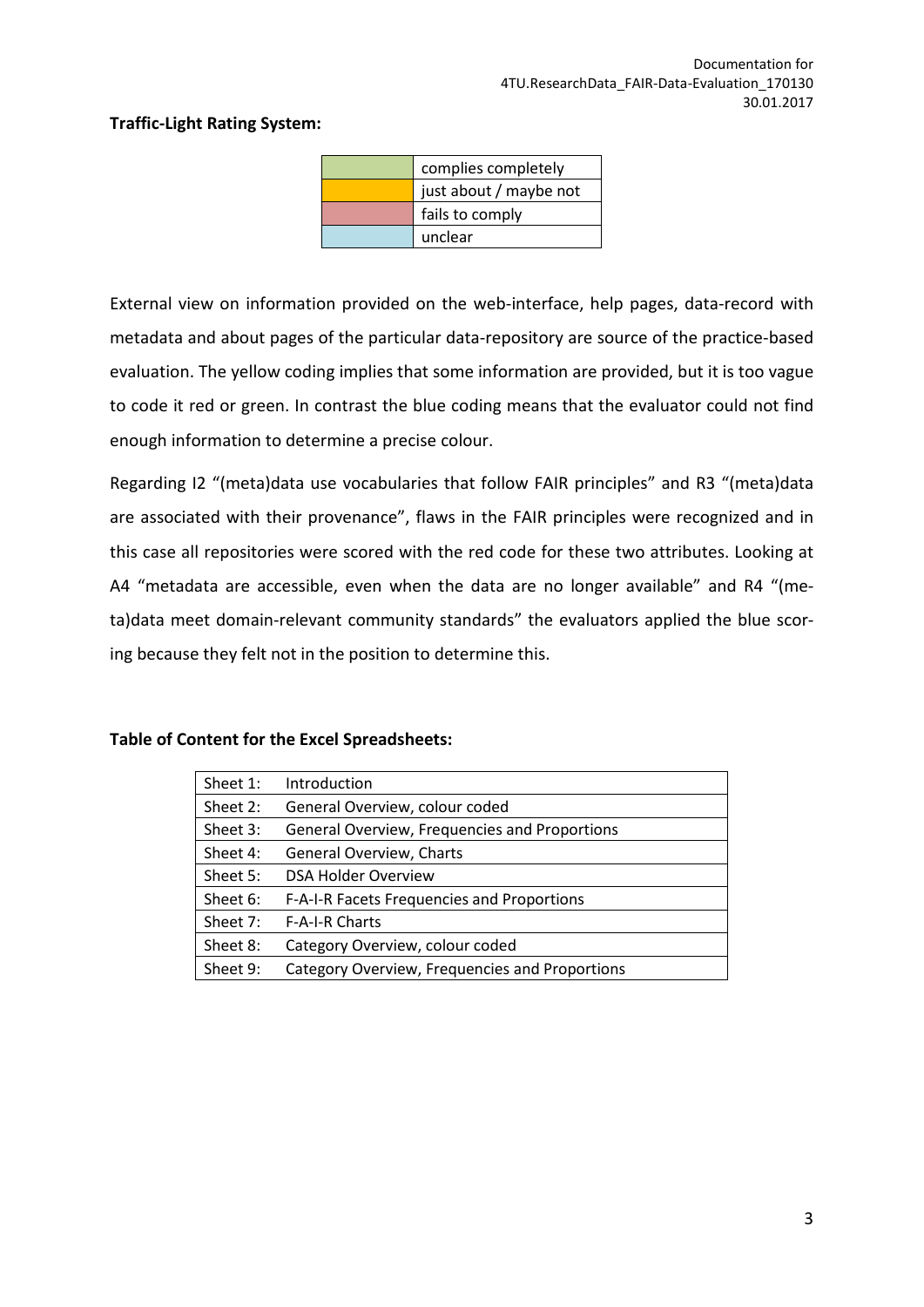# **Categorization of Data-Repositories:**

#### **Data-Archive**

Provides persistent identifier, has metadata-record, provides coherent data-sets; selfproclaimed archive in information provided.

#### **Data-Repository**

Does not necessarily provides persistent identifier; metadata-record can be minimal; sometimes no coherent data-sets.

#### **Research-Infrastructure**

Offers special features and more services in addition to regular data repository traits.

#### **Subject-based Repositories**

Consists of institutional and subject based repositories, with varying qualities of metadata records, data-sets and persistent identifier, according to the needs of the particular discipline.

#### **Online Databases**

Provides an interactive (and predominantly complex) interface and dynamic information creation; sometimes difficult to determine the data-set and according metadata.